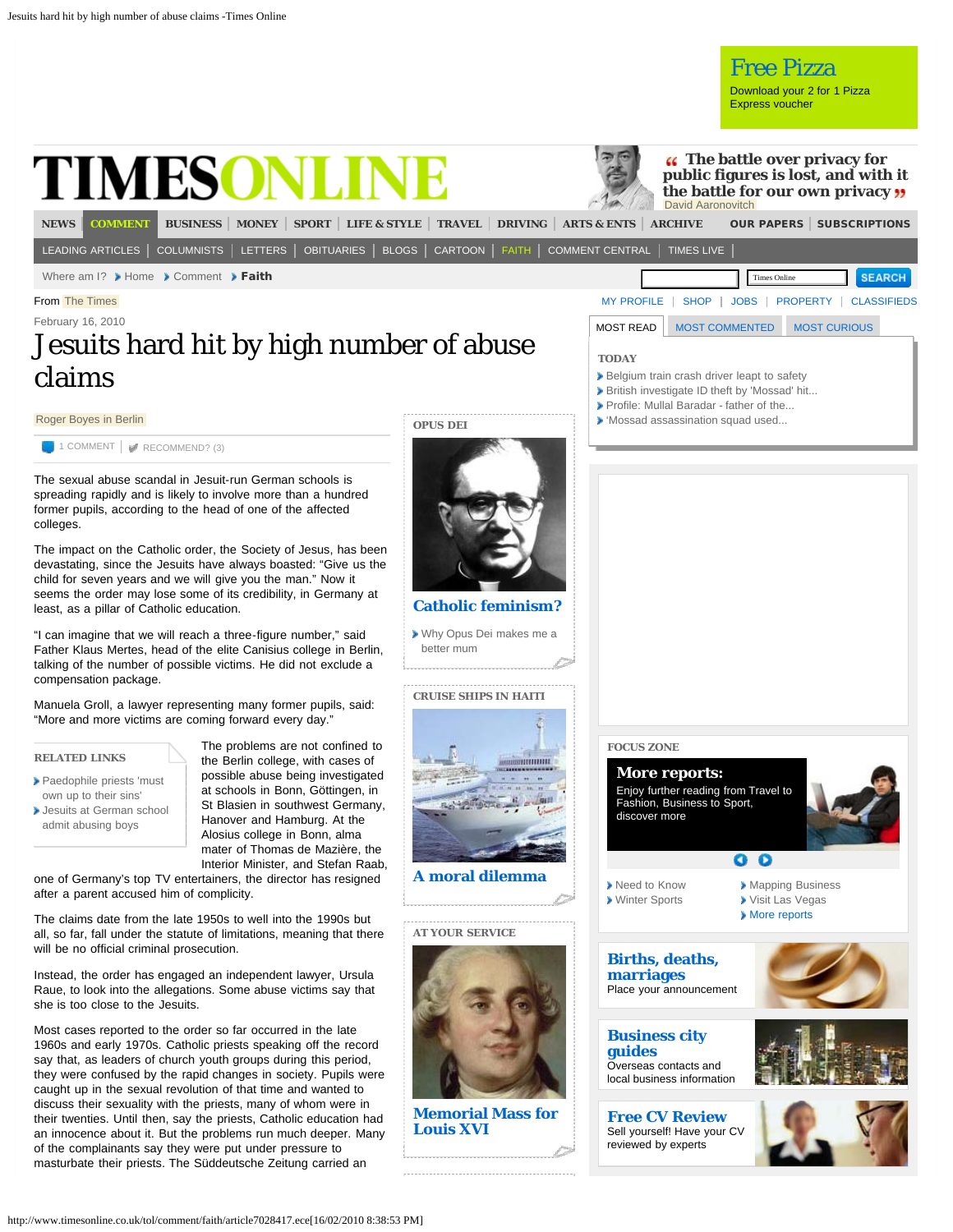interview with an anonymous 62-year-old who has been active in politics for the past three decades.

He described graphically how, 50 years ago, he would be expected to enter the priest's room and perform a sex act. The priest left the college two years later, supposedly for health reasons, to a parish in the Tyrolean alps, where he died in 1972.

To judge by the testimony of the victims, this was part of a pattern of covering the tracks of offending priests. Serious sexual and psychological abuse appears to have been tolerated until word leaked out to parents.

The Jesuits have apologised to the victims but the order faces a long period of self-appraisal. Even within the order, the expectation is that the paper trail will show a record of shielding offenders and ignoring signs of child abuse.

<span id="page-1-0"></span>

| PRINT SHARE RELEA                                                                                                                             |
|-----------------------------------------------------------------------------------------------------------------------------------------------|
| YOUR COMMENTS                                                                                                                                 |
| 1 Comment (Displaying 1-1)                                                                                                                    |
| <b>ANDREW LYDEN wrote:</b><br>another reason why bread earning religions should be banned<br>February 16, 2010 12:32 PM GMT<br>RECOMMEND? (6) |
| <b>HAVE YOUR SAY</b>                                                                                                                          |
| Would you like to post a comment? Please register or<br>log in<br>Login<br><b>REGISTER</b>                                                    |
|                                                                                                                                               |

[Terms and conditions](http://www.timesonline.co.uk/tol/tools_and_services/services/terms_and_conditions/)

[Ads by Google](https://www.google.com/adsense/support/bin/request.py?contact=abg_afc&url=http://www.timesonline.co.uk&hl=en&client=ca-timesgroupdigital_index_html&gl=UK)

**[My Voucher Codes - Free](http://googleads.g.doubleclick.net/aclk?sa=l&ai=B-aslowF7S7HUEdm3jQeNqc2HDLLf13fG7Ne-FKaWspcG4KcSEAEYASC-jJQGKAM4AFCL65va_P____8BYLvewoPQCqABgqvt-gOyARV3d3cudGltZXNvbmxpbmUuY28udWvIAQHaAUFodHRwOi8vd3d3LnRpbWVzb25saW5lLmNvLnVrL3RvbC9jb21tZW50L2ZhaXRoL2FydGljbGU3MDI4NDE3LmVjZYACAakC6hr2yl9Suj7AAgHIAvzQxwmoAwHoA-AG6AMT6AOkAfUDAAAABPUDEAgAEA&num=1&sig=AGiWqtznIE3Qw3SzGfe3LI48AnTOvducDA&client=ca-timesgroupdigital_index_html&adurl=http://www.myvouchercodes.co.uk%3F_%24ja%3Dcgid:1599993406%7Ctsid:16878%7Ccid:34423966%7Clid:1659669286%7Cmt:WebSite%7Cnw:content%7Ccrid:5405240836%7Cbku:1)** [Visit The UK's No1 Voucher Code](http://googleads.g.doubleclick.net/aclk?sa=l&ai=B-aslowF7S7HUEdm3jQeNqc2HDLLf13fG7Ne-FKaWspcG4KcSEAEYASC-jJQGKAM4AFCL65va_P____8BYLvewoPQCqABgqvt-gOyARV3d3cudGltZXNvbmxpbmUuY28udWvIAQHaAUFodHRwOi8vd3d3LnRpbWVzb25saW5lLmNvLnVrL3RvbC9jb21tZW50L2ZhaXRoL2FydGljbGU3MDI4NDE3LmVjZYACAakC6hr2yl9Suj7AAgHIAvzQxwmoAwHoA-AG6AMT6AOkAfUDAAAABPUDEAgAEA&num=1&sig=AGiWqtznIE3Qw3SzGfe3LI48AnTOvducDA&client=ca-timesgroupdigital_index_html&adurl=http://www.myvouchercodes.co.uk%3F_%24ja%3Dcgid:1599993406%7Ctsid:16878%7Ccid:34423966%7Clid:1659669286%7Cmt:WebSite%7Cnw:content%7Ccrid:5405240836%7Cbku:1) [Site For Exclusive Vouchers & Codes](http://googleads.g.doubleclick.net/aclk?sa=l&ai=B-aslowF7S7HUEdm3jQeNqc2HDLLf13fG7Ne-FKaWspcG4KcSEAEYASC-jJQGKAM4AFCL65va_P____8BYLvewoPQCqABgqvt-gOyARV3d3cudGltZXNvbmxpbmUuY28udWvIAQHaAUFodHRwOi8vd3d3LnRpbWVzb25saW5lLmNvLnVrL3RvbC9jb21tZW50L2ZhaXRoL2FydGljbGU3MDI4NDE3LmVjZYACAakC6hr2yl9Suj7AAgHIAvzQxwmoAwHoA-AG6AMT6AOkAfUDAAAABPUDEAgAEA&num=1&sig=AGiWqtznIE3Qw3SzGfe3LI48AnTOvducDA&client=ca-timesgroupdigital_index_html&adurl=http://www.myvouchercodes.co.uk%3F_%24ja%3Dcgid:1599993406%7Ctsid:16878%7Ccid:34423966%7Clid:1659669286%7Cmt:WebSite%7Cnw:content%7Ccrid:5405240836%7Cbku:1) [www.MyVoucherCodes.co.uk](http://googleads.g.doubleclick.net/aclk?sa=l&ai=B-aslowF7S7HUEdm3jQeNqc2HDLLf13fG7Ne-FKaWspcG4KcSEAEYASC-jJQGKAM4AFCL65va_P____8BYLvewoPQCqABgqvt-gOyARV3d3cudGltZXNvbmxpbmUuY28udWvIAQHaAUFodHRwOi8vd3d3LnRpbWVzb25saW5lLmNvLnVrL3RvbC9jb21tZW50L2ZhaXRoL2FydGljbGU3MDI4NDE3LmVjZYACAakC6hr2yl9Suj7AAgHIAvzQxwmoAwHoA-AG6AMT6AOkAfUDAAAABPUDEAgAEA&num=1&sig=AGiWqtznIE3Qw3SzGfe3LI48AnTOvducDA&client=ca-timesgroupdigital_index_html&adurl=http://www.myvouchercodes.co.uk%3F_%24ja%3Dcgid:1599993406%7Ctsid:16878%7Ccid:34423966%7Clid:1659669286%7Cmt:WebSite%7Cnw:content%7Ccrid:5405240836%7Cbku:1)

**[1 Trick of a tiny belly :](http://googleads.g.doubleclick.net/aclk?sa=l&ai=BFw7lowF7S7HUEdm3jQeNqc2HDPCfsbEBsqeM-hDM0If8CLDbBhACGAIgvoyUBigDOABQkcablAZgu97Cg9AKoAGe79DrA7IBFXd3dy50aW1lc29ubGluZS5jby51a8gBAdoBQWh0dHA6Ly93d3cudGltZXNvbmxpbmUuY28udWsvdG9sL2NvbW1lbnQvZmFpdGgvYXJ0aWNsZTcwMjg0MTcuZWNlwAIBqAMB6APgBugDE-gDpAH1AwAAAAT1AxAIABA&num=2&sig=AGiWqtwMZDwezCn5KFod0PhakqZT7tf49A&client=ca-timesgroupdigital_index_html&adurl=http://yositod.com/thedsp/dspg.aspx)** [Cut down a bit of your belly every](http://googleads.g.doubleclick.net/aclk?sa=l&ai=BFw7lowF7S7HUEdm3jQeNqc2HDPCfsbEBsqeM-hDM0If8CLDbBhACGAIgvoyUBigDOABQkcablAZgu97Cg9AKoAGe79DrA7IBFXd3dy50aW1lc29ubGluZS5jby51a8gBAdoBQWh0dHA6Ly93d3cudGltZXNvbmxpbmUuY28udWsvdG9sL2NvbW1lbnQvZmFpdGgvYXJ0aWNsZTcwMjg0MTcuZWNlwAIBqAMB6APgBugDE-gDpAH1AwAAAAT1AxAIABA&num=2&sig=AGiWqtwMZDwezCn5KFod0PhakqZT7tf49A&client=ca-timesgroupdigital_index_html&adurl=http://yositod.com/thedsp/dspg.aspx) [day by using this 1 weird old tip.](http://googleads.g.doubleclick.net/aclk?sa=l&ai=BFw7lowF7S7HUEdm3jQeNqc2HDPCfsbEBsqeM-hDM0If8CLDbBhACGAIgvoyUBigDOABQkcablAZgu97Cg9AKoAGe79DrA7IBFXd3dy50aW1lc29ubGluZS5jby51a8gBAdoBQWh0dHA6Ly93d3cudGltZXNvbmxpbmUuY28udWsvdG9sL2NvbW1lbnQvZmFpdGgvYXJ0aWNsZTcwMjg0MTcuZWNlwAIBqAMB6APgBugDE-gDpAH1AwAAAAT1AxAIABA&num=2&sig=AGiWqtwMZDwezCn5KFod0PhakqZT7tf49A&client=ca-timesgroupdigital_index_html&adurl=http://yositod.com/thedsp/dspg.aspx) tsolutionprogram.com

**[Ask a Solicitor Online](http://googleads.g.doubleclick.net/aclk?sa=l&ai=BgZXkowF7S7HUEdm3jQeNqc2HDPjyk3OGzZnMDsCNtwGg4BQQAxgDIL6MlAYoAzgAUNGdneP-_____wFgu97Cg9AKoAG0g8f7A7IBFXd3dy50aW1lc29ubGluZS5jby51a8gBAdoBQWh0dHA6Ly93d3cudGltZXNvbmxpbmUuY28udWsvdG9sL2NvbW1lbnQvZmFpdGgvYXJ0aWNsZTcwMjg0MTcuZWNlgAIByAKo6qkIqAMB6APgBugDE-gDpAH1AwAAAAT1AxAIABA&num=3&sig=AGiWqtwfKoagROWwwJnnRbcoqJTGBpTYKQ&client=ca-timesgroupdigital_index_html&adurl=http://www.justanswer.com/law/uk/Non-Molestation-Order-UK%3Fr%3Dppc%7Cga%7C5%7CLaw%2B%252D%2BEngland%2Band%2BWales%7CNon%2BMolestation%2BOrder%26JPKW%3Dmolestation%2520order%2520a%26JPDC%3DC%26JPST%3Dwww.timesonline.co.uk%26JPAD%3D3823940478%26JPAF%3Dtxt%26JPCD%3D20090212-2%26JPRC%3D1)** [12 Solicitors Are Online.](http://googleads.g.doubleclick.net/aclk?sa=l&ai=BgZXkowF7S7HUEdm3jQeNqc2HDPjyk3OGzZnMDsCNtwGg4BQQAxgDIL6MlAYoAzgAUNGdneP-_____wFgu97Cg9AKoAG0g8f7A7IBFXd3dy50aW1lc29ubGluZS5jby51a8gBAdoBQWh0dHA6Ly93d3cudGltZXNvbmxpbmUuY28udWsvdG9sL2NvbW1lbnQvZmFpdGgvYXJ0aWNsZTcwMjg0MTcuZWNlgAIByAKo6qkIqAMB6APgBugDE-gDpAH1AwAAAAT1AxAIABA&num=3&sig=AGiWqtwfKoagROWwwJnnRbcoqJTGBpTYKQ&client=ca-timesgroupdigital_index_html&adurl=http://www.justanswer.com/law/uk/Non-Molestation-Order-UK%3Fr%3Dppc%7Cga%7C5%7CLaw%2B%252D%2BEngland%2Band%2BWales%7CNon%2BMolestation%2BOrder%26JPKW%3Dmolestation%2520order%2520a%26JPDC%3DC%26JPST%3Dwww.timesonline.co.uk%26JPAD%3D3823940478%26JPAF%3Dtxt%26JPCD%3D20090212-2%26JPRC%3D1) [Ask a Question, Get an Answer ASAP.](http://googleads.g.doubleclick.net/aclk?sa=l&ai=BgZXkowF7S7HUEdm3jQeNqc2HDPjyk3OGzZnMDsCNtwGg4BQQAxgDIL6MlAYoAzgAUNGdneP-_____wFgu97Cg9AKoAG0g8f7A7IBFXd3dy50aW1lc29ubGluZS5jby51a8gBAdoBQWh0dHA6Ly93d3cudGltZXNvbmxpbmUuY28udWsvdG9sL2NvbW1lbnQvZmFpdGgvYXJ0aWNsZTcwMjg0MTcuZWNlgAIByAKo6qkIqAMB6APgBugDE-gDpAH1AwAAAAT1AxAIABA&num=3&sig=AGiWqtwfKoagROWwwJnnRbcoqJTGBpTYKQ&client=ca-timesgroupdigital_index_html&adurl=http://www.justanswer.com/law/uk/Non-Molestation-Order-UK%3Fr%3Dppc%7Cga%7C5%7CLaw%2B%252D%2BEngland%2Band%2BWales%7CNon%2BMolestation%2BOrder%26JPKW%3Dmolestation%2520order%2520a%26JPDC%3DC%26JPST%3Dwww.timesonline.co.uk%26JPAD%3D3823940478%26JPAF%3Dtxt%26JPCD%3D20090212-2%26JPRC%3D1) [UK-Law.JustAnswer.com](http://googleads.g.doubleclick.net/aclk?sa=l&ai=BgZXkowF7S7HUEdm3jQeNqc2HDPjyk3OGzZnMDsCNtwGg4BQQAxgDIL6MlAYoAzgAUNGdneP-_____wFgu97Cg9AKoAG0g8f7A7IBFXd3dy50aW1lc29ubGluZS5jby51a8gBAdoBQWh0dHA6Ly93d3cudGltZXNvbmxpbmUuY28udWsvdG9sL2NvbW1lbnQvZmFpdGgvYXJ0aWNsZTcwMjg0MTcuZWNlgAIByAKo6qkIqAMB6APgBugDE-gDpAH1AwAAAAT1AxAIABA&num=3&sig=AGiWqtwfKoagROWwwJnnRbcoqJTGBpTYKQ&client=ca-timesgroupdigital_index_html&adurl=http://www.justanswer.com/law/uk/Non-Molestation-Order-UK%3Fr%3Dppc%7Cga%7C5%7CLaw%2B%252D%2BEngland%2Band%2BWales%7CNon%2BMolestation%2BOrder%26JPKW%3Dmolestation%2520order%2520a%26JPDC%3DC%26JPST%3Dwww.timesonline.co.uk%26JPAD%3D3823940478%26JPAF%3Dtxt%26JPCD%3D20090212-2%26JPRC%3D1)

### **ALSO IN FAITH**

[Pope Benedict XVI condemns 'heinous crime' of Irish paedophile](http://www.timesonline.co.uk/tol/comment/faith/article7029093.ece) [priests](http://www.timesonline.co.uk/tol/comment/faith/article7029093.ece)

- **[Jesuits hard hit by high number of abuse claims](#page-0-0)**
- [Paedophile priests must own up to their sins, says Vatican](http://www.timesonline.co.uk/tol/comment/faith/article7027691.ece)

**ALSO IN COMMENT**

- [The cringe factor on the day that I came out](http://www.timesonline.co.uk/tol/comment/columnists/sathnam_sanghera/article7028061.ece)
- **[Juggling must be at the heart of social policy?](http://www.timesonline.co.uk/tol/comment/article7026845.ece)**

# **HAITI EARTHQUAKE**



**[Twitter: Follow](http://twitter.com/CA_global) [Christian Aid in](http://twitter.com/CA_global) [Haiti](http://twitter.com/CA_global)**

**[Letter from Haiti](http://www.timesonline.co.uk/tol/comment/faith/article7010068.ece)** 

**FAITH CENTRAL**



**[Mapping sin,](http://timesonline.typepad.com/faith/2010/02/the-yummy-mummy-bible-.html) [nation by nation](http://timesonline.typepad.com/faith/2010/02/the-yummy-mummy-bible-.html)**

and the second second second second second second second second second second second second second second second second second second second second second second second second second second second second second second seco



**[The Catholic](http://www.catholicherald.co.uk/) [Herald](http://www.catholicherald.co.uk/)**

- [The Church Times](http://www.churchtimes.co.uk/)
- [Independent Catholic News](http://www.indcatholicnews.com/)

### **JEWISH NEWS**



**[The Jewish](http://www.thejc.com/) [Chronicle](http://www.thejc.com/)**

**THE LATEST MUSLIM NEWS AND FEATURES**



# **[Online Sudoku](http://entertainment.timesonline.co.uk/tol/arts_and_entertainment/games_and_puzzles/sudoku/interactive_sudoku/) [with daily prizes](http://entertainment.timesonline.co.uk/tol/arts_and_entertainment/games_and_puzzles/sudoku/interactive_sudoku/)**

**[Find a Lawyer](http://www.takelegaladvice.com/affiliates/?id=Times-(Personal))** Cut your legal costs

**[Announcements](http://timesonline.co.uk/announcements)** Search The Times Births, Marriages & Deaths

Find a local independent







### **[CLASSIFIEDS](http://www.timesonline.co.uk/tol/classifieds/)**

CARS JOBS PROPERTY TRAVEL

#### **HOLIDAYS**

[Royal Caribbean Med](http://www.iglucruise.com/promotion_id39?referrersiteid=456) [Sale](http://www.iglucruise.com/promotion_id39?referrersiteid=456)

We're offering extra savings on Voyager & Adventure of the seas Mediterranean Cruises fr £549. Book by 28 Feb!

[£899: 9 nights Las](http://www.premierholidays.co.uk/holidays/special_offers/prem2545?_$ja=tsid:18526) [Vegas, Los Angeles](http://www.premierholidays.co.uk/holidays/special_offers/prem2545?_$ja=tsid:18526) [and San Francisco](http://www.premierholidays.co.uk/holidays/special_offers/prem2545?_$ja=tsid:18526) [holiday with](http://www.premierholidays.co.uk/holidays/special_offers/prem2545?_$ja=tsid:18526) [helicopter flight](http://www.premierholidays.co.uk/holidays/special_offers/prem2545?_$ja=tsid:18526) [included!](http://www.premierholidays.co.uk/holidays/special_offers/prem2545?_$ja=tsid:18526) Includes 3\* accommodation throughout, a 15 minute

Apollo night helicopter flight down the Las Vegas strip and United Airlines flights from Heathrow. Same break by air costs £189. Valid for weekend travel until 31 Aug 10.

# [Great Travel](http://www.insureandgo.com/)

**[Insurance](http://www.insureandgo.com/)** Get covered on your travels with a superb range of policies at great prices Visit InsureandGo.com

[Luxury holiday villas](http://www.qualityvillas.com/refPR1006.php) [in the south of](http://www.qualityvillas.com/refPR1006.php) [France with pools –](http://www.qualityvillas.com/refPR1006.php) [save over £500!](http://www.qualityvillas.com/refPR1006.php) Family friendly villas with Quality Villas. Book with the specialists.

[Search for more](http://traveldirectory.timesonline.co.uk/) [holidays](http://traveldirectory.timesonline.co.uk/)

----------------------------------

[Place your advert](https://www.advertising.newsint.co.uk/webAdvertising/private/adManager)